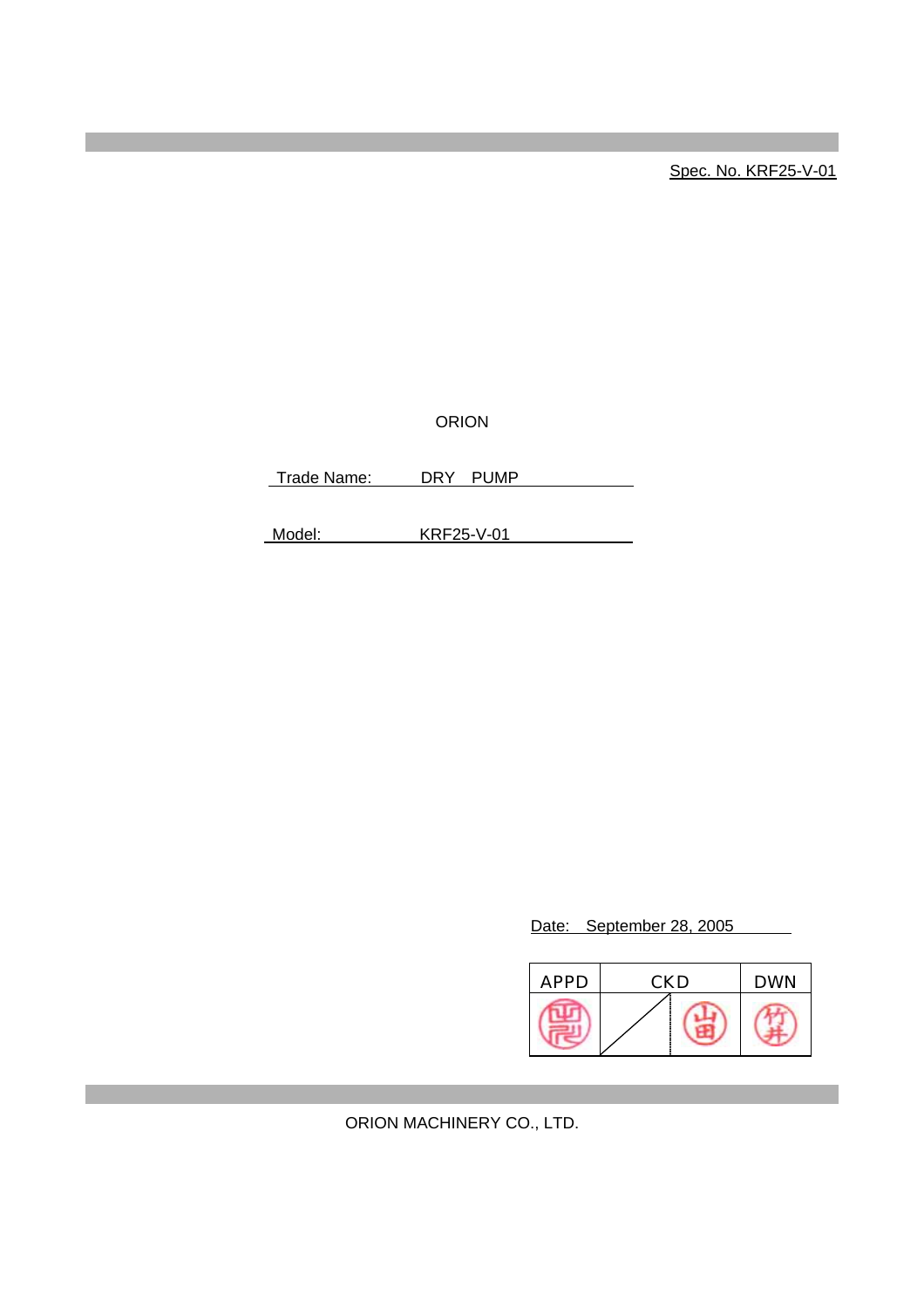## 1. Warranty

1-1. Warrant Period

Products shall be warranted for one year, or 5,000 operation hours whichever comes fast after the purchase.

# 1-2. Non-Applicable Items

Consumable parts (replacement parts).

Fault caused by careless handling or wrong operation use and control. (Use of out range of specification and use of other than that specified in supplied instruction manual. Operation use under abnormal environmental conditions.)

 Fault caused by fire, flooding, lightning stoke, abnormal voltage or similar unforeseen disasters.

Fault caused by unfair repair and modification except Orion or Orion after-sales service.

Change of appearance, such as the damage caused while in use.

 Secondary damages, caused by fault (Loss and inconvenience by having not used a product and damage caused by subordinate or result of commercial loss).

(Note) In case of causing a fault or an accident, please inform model name and manufacture No. at a sales office.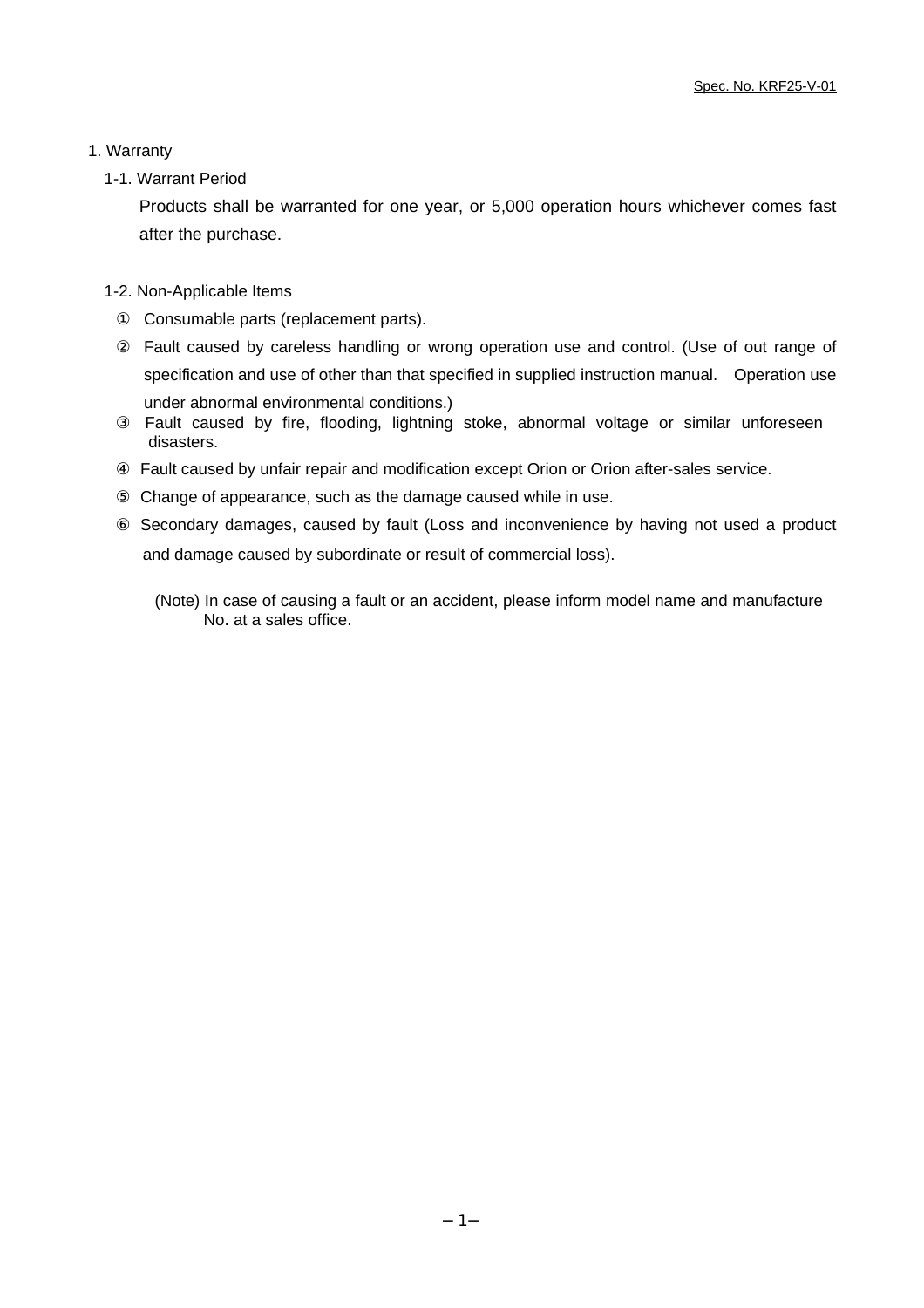# 2. Consumable parts / Replacement parts

| Name of Parts                    | Parts No.             | Qty/ unit                                 | Inspection<br>period      | Replacement criterion                                                     |
|----------------------------------|-----------------------|-------------------------------------------|---------------------------|---------------------------------------------------------------------------|
| Filter element<br>(Suction side) | 04000028010           | 1                                         | 1 week                    | When it was damaged,<br>or when dirt cannot be<br>removed by blowing air. |
| Metacoat (A)                     | 03037234010           | 1                                         | Removal of<br>SD case     | When it was damaged<br>or crushed.                                        |
| Gasket (B)                       | 04009579010           | 1                                         | Removal of<br>SD case     | When it was damaged<br>or crushed.                                        |
| Packing                          | 04000695010           | $\overline{2}$                            | Replacement<br>of element | When it was damaged<br>or crushed.                                        |
| Rubber packing                   | 03039263010           | 2                                         | Replacement<br>of element | When it was damaged<br>or crushed.                                        |
| Gasket                           | 03039292010           | $\overline{2}$                            | Removal of<br>cap         | When it was damaged<br>or crushed.                                        |
| $*_{1}$<br>Liner                 | 040000380<br>$\Omega$ | To be decided<br>by actual<br>positioning | Replacement<br>of vane    | When it was damaged.                                                      |
| Spring tube                      | 04039359010           |                                           | Replacement<br>of element | When it was damaged<br>or crushed.                                        |
| Spider                           | 04002338010           | 1                                         | 6 months                  | When it was cracked or<br>damaged.                                        |

|  | (1) Consumable parts (Parts to be replaced depending on wear condition when checking) |  |  |  |  |  |  |  |  |
|--|---------------------------------------------------------------------------------------|--|--|--|--|--|--|--|--|
|--|---------------------------------------------------------------------------------------|--|--|--|--|--|--|--|--|

\*1 Parts number of second digits from the right side differs depending on thickness.

0. 2t becomes 1, 0.1t becomes 2, 0.05t becomes 3, and 0.03t becomes 4.

(2) Replacement parts (Parts to be replaced periodically at specified period)

|                | Parts No.   | Qty / unit | Replacement time |           |  |
|----------------|-------------|------------|------------------|-----------|--|
| Name of Parts  |             |            | 60kPa            | 75kPa     |  |
|                |             |            | operation        | operation |  |
| Vane           | 04044373010 | 4          | 10,000           | 7,500     |  |
| <b>Bearing</b> | 0A000228000 | 2          | 10,000           | 7,500     |  |

\* When you replace the vane, be sure to replace the bearing at the same time.

Use our special grease enclosure filling only for bearing.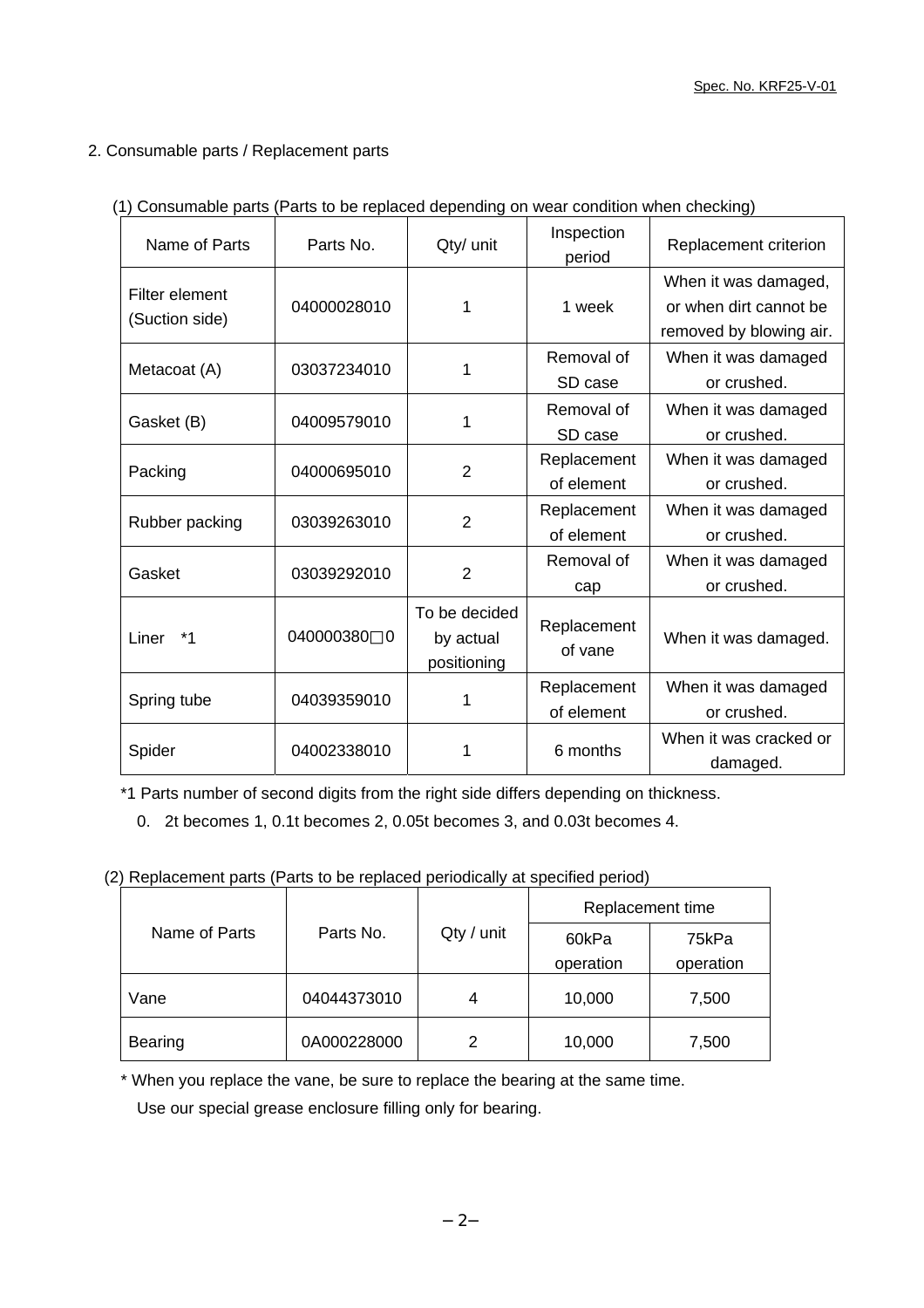## 3 Specifications

| Model                                   |                                        | <b>KRF25-V-01</b>                             |            |  |
|-----------------------------------------|----------------------------------------|-----------------------------------------------|------------|--|
| Frequency                               | Hz                                     | 50                                            | 60         |  |
| Designed capacity *1                    | L/min                                  | 480<br>405                                    |            |  |
| Continuous operative                    | kPa                                    |                                               | 60 or less |  |
| vacuum *2                               |                                        |                                               |            |  |
| Maximum vacuum *3                       | kPa                                    |                                               | 80         |  |
| Ultimate vacuum *4                      | kPa                                    | 86 or more                                    | 90 or more |  |
| Diameter of piping                      |                                        |                                               | Rc3/4      |  |
| connection                              |                                        |                                               |            |  |
|                                         | Phase / output/ pole                   | Three-phase / 0.75kW / 4P                     |            |  |
|                                         | Frame no. / heat                       | 71M/E                                         |            |  |
|                                         | resisting class                        |                                               |            |  |
| Motor                                   | Rated voltage -                        | 200V - 50 / 60Hz                              |            |  |
|                                         | frequency                              | 220V - 60Hz                                   |            |  |
|                                         | Rated current (A)                      | 3.8 / 3.4                                     |            |  |
|                                         |                                        | 3.4                                           |            |  |
| Thermal set value<br>*5                 | A                                      |                                               | 3.8 / 3.4  |  |
|                                         |                                        | 3.4                                           |            |  |
| Mass                                    | Kg                                     | 28                                            |            |  |
| Painting color                          |                                        | Black (except motor)                          |            |  |
|                                         | Installation site                      | Indoor                                        |            |  |
|                                         | Permissible ambient                    | 0 to 40                                       |            |  |
|                                         | temperature deg.C                      |                                               |            |  |
| Installation condition<br>(Suction air) | Permissible ambient<br>%RH<br>humidity | 65 +/- 20 (JIS Z8703)                         |            |  |
|                                         |                                        | Conditions where there is no corrosive and    |            |  |
|                                         | Conditions                             | explosive gas exist.                          |            |  |
|                                         |                                        | Clean air without vapor and dew condensation, |            |  |
|                                         |                                        | and less dirt and dust.                       |            |  |
| Operation noise *6                      | dB                                     | 62<br>64                                      |            |  |

\*1 Designed capacity: It is the theoretical value calculated from capacity. Please use the pressure-flow rate diagram for the actual flow rate.

- \*2 Continuous operative vacuum: Available vacuum range of the optimum performance (life time, and operation noise). Use below the continuous operative vacuum when the high vacuum is not necessary.
- \*3 Maximum vacuum: Available continuous operation of upper limit vacuum range. Be sure not to operate the product over the maximum vacuum. Operate the product over the maximum vacuum may result in malfunction of the product.
- \*4 Ultimate vacuum: Continuous operation is not possible at maximum ultimate vacuum of the pump. It is used as model selection calculation.
- \*5 Use the thermal set value as a target since the apparatus is different individually.
- \*6 The operation noise is the actual measured value at the continuous operative vacuum, not the warrant value.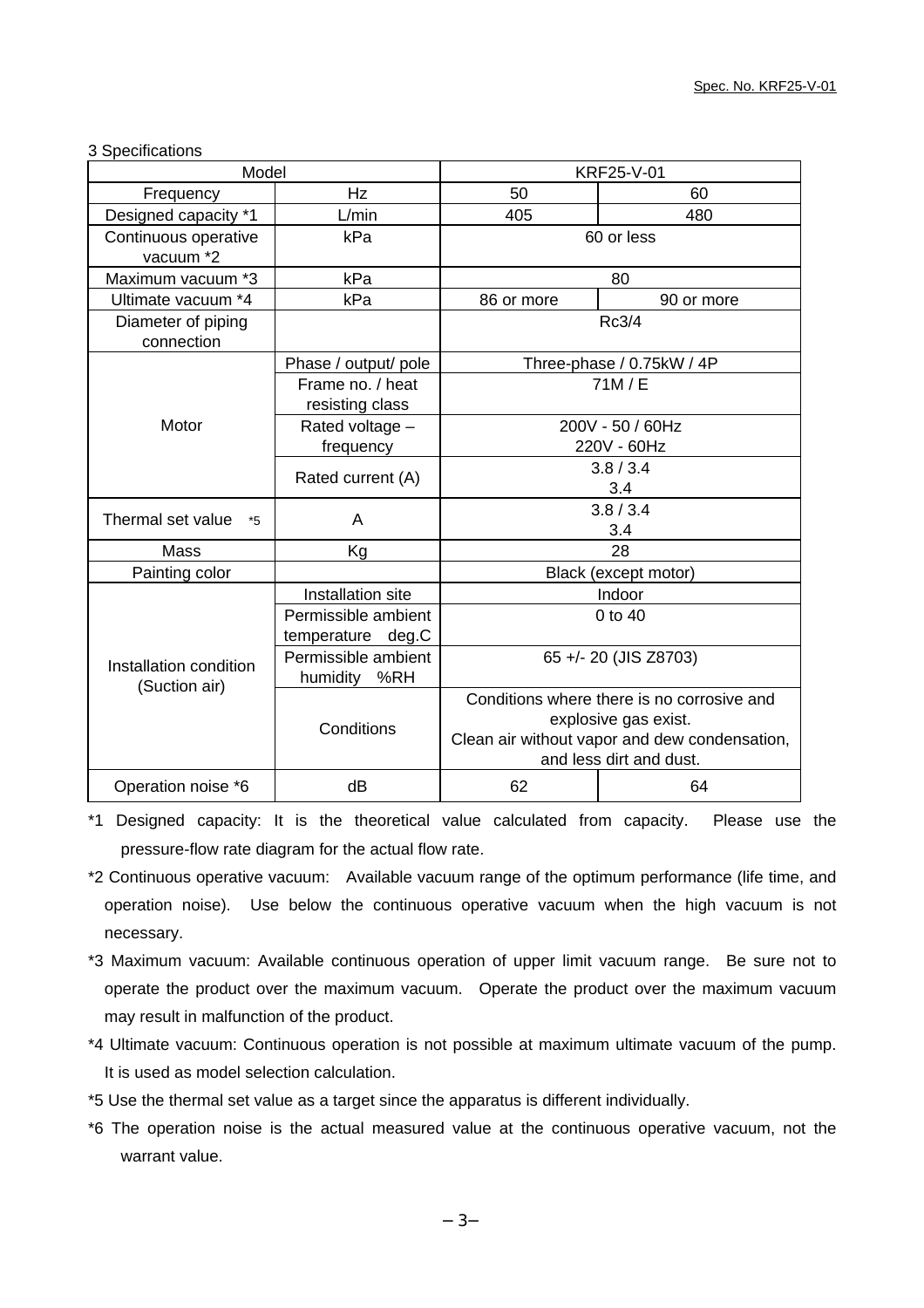#### EC DECLARATION OF CONFORMITY

# $\mathsf{\Gamma}\in$



ORION MACHINERY CO., LTD. Phone +81-26-245-8537 Facsimile +81-26-245-4151 246 Oaza Kotaka, Suzaka-shi, Nagano-ken, 382-8502 JAPAN

#### EC DECLARATION OF CONFORMITY

We hereby declare that the following our product conform with the essential health and safety requirements of EEC Directives.

| Product      | $:$ DRY PUMP                                                                              |
|--------------|-------------------------------------------------------------------------------------------|
| Model No.    | : KRF Series<br>(KRF15, KRF25, KRF40)                                                     |
| Manufacturer | : ORION MACHINERY CO., LTD.<br>246 Oaza Kotaka, Suzaka-shi, Nagano-ken,<br>382-8502 JAPAN |
| Directives   | : Machinery Directive, 98/37/EC<br>Low Voltage Directive, 73/23/EEC, 93/68/EEC            |

The above product has been evaluated for conformity with above directives using the following European standards. The technical construction file (TCF) for this product is retained at the above manufacturer's location.

Machinery Directive / Low Voltage Directive: EN 12100-1:2003, EN 12100-2:2003, EN 1050:1996, EN 1012-2:1996, EN 60204-1:1997, EN 563: 1994, EN 983:1996, others

Signature Date  $2005.$  $08.22$ 

Name/Title : Toru Kaneko/General Manager

Being the responsible person appointed and employed by the manufacturer.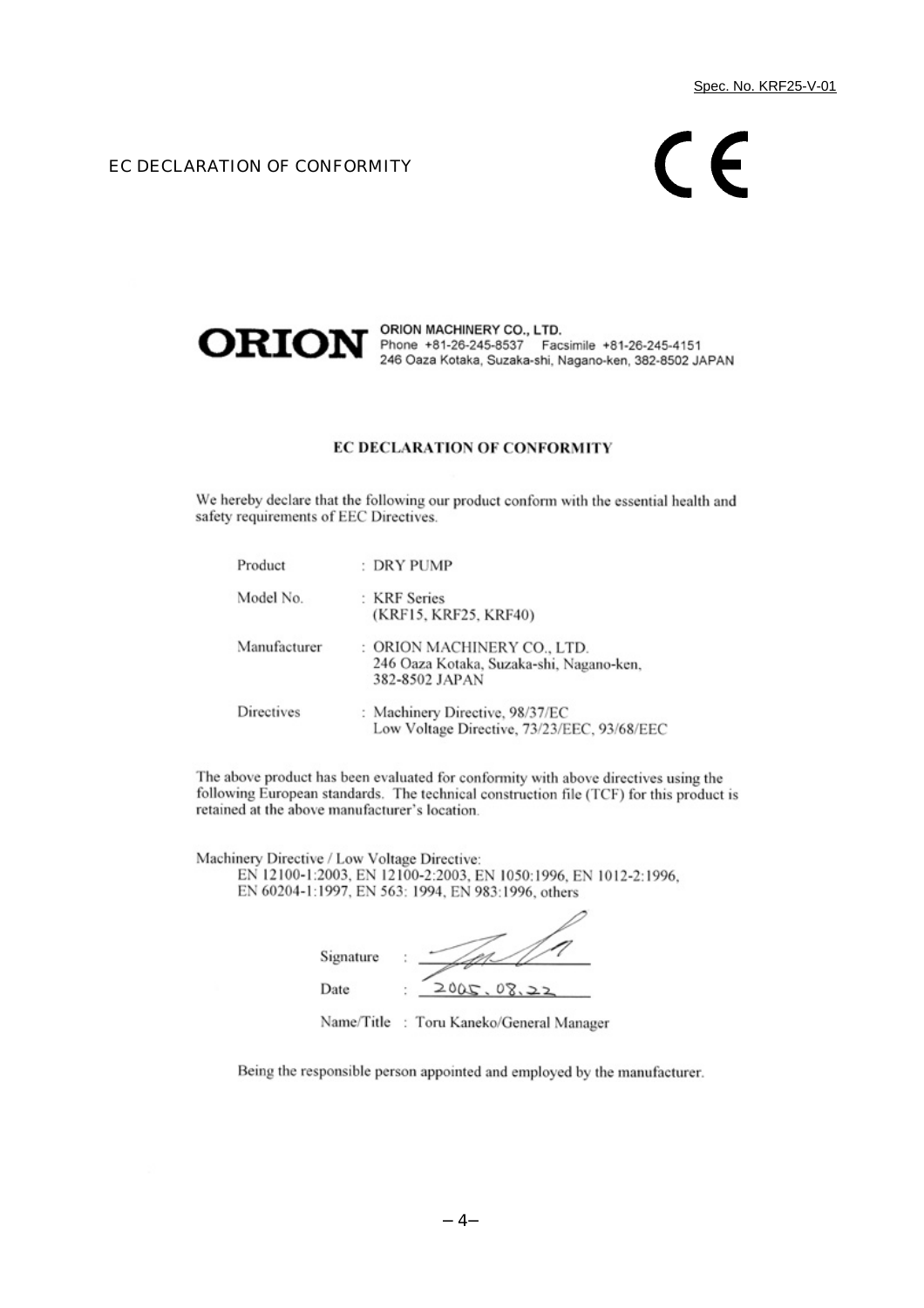#### 4. Precautions

- (1) Operate the product while keeping the specified specification and precautions.
- (2) Be sure to read "Instruction Manual" before using the Dry Pump (Installation, Operation, Maintenance, and Inspection). Especially take enough care of your safety.
- (3) Be sure to install the check valve. When the dry pump is stopped, the vane may easy to get damage if the pump is reversed the rotation by the residual pressure. Be sure to install the check valve within 50cm from the inlet piping port.
- (4) Be sure to install the product horizontally on the flat surface.
- (5) Operating the product at the enclosed space may cause malfunction due to generation of heat of the pump. Carry out enough ventilation around the pump, and be careful not to exceed the ultimate ambient temperature.
- (6) Be sure to clean the filter periodically. If not, it may cause clogging and may result in failure due to over load condition.
- (7) Qualified personnel have to perform wiring work according to electrical facilities technical standards or internal regulations.
- (8) Be sure to install the overload protection device (thermal relay) in the electric circuit.
- (9) Permissible fluctuation range of power supply current is within +/- 10 % of rated current.
- (10) Be sure to use the product 1,000m or below above sea-level.

#### 5. Accessories

| D type compound gauge    | 1 piece |
|--------------------------|---------|
| Vacuum controller (VC63) | 1 piece |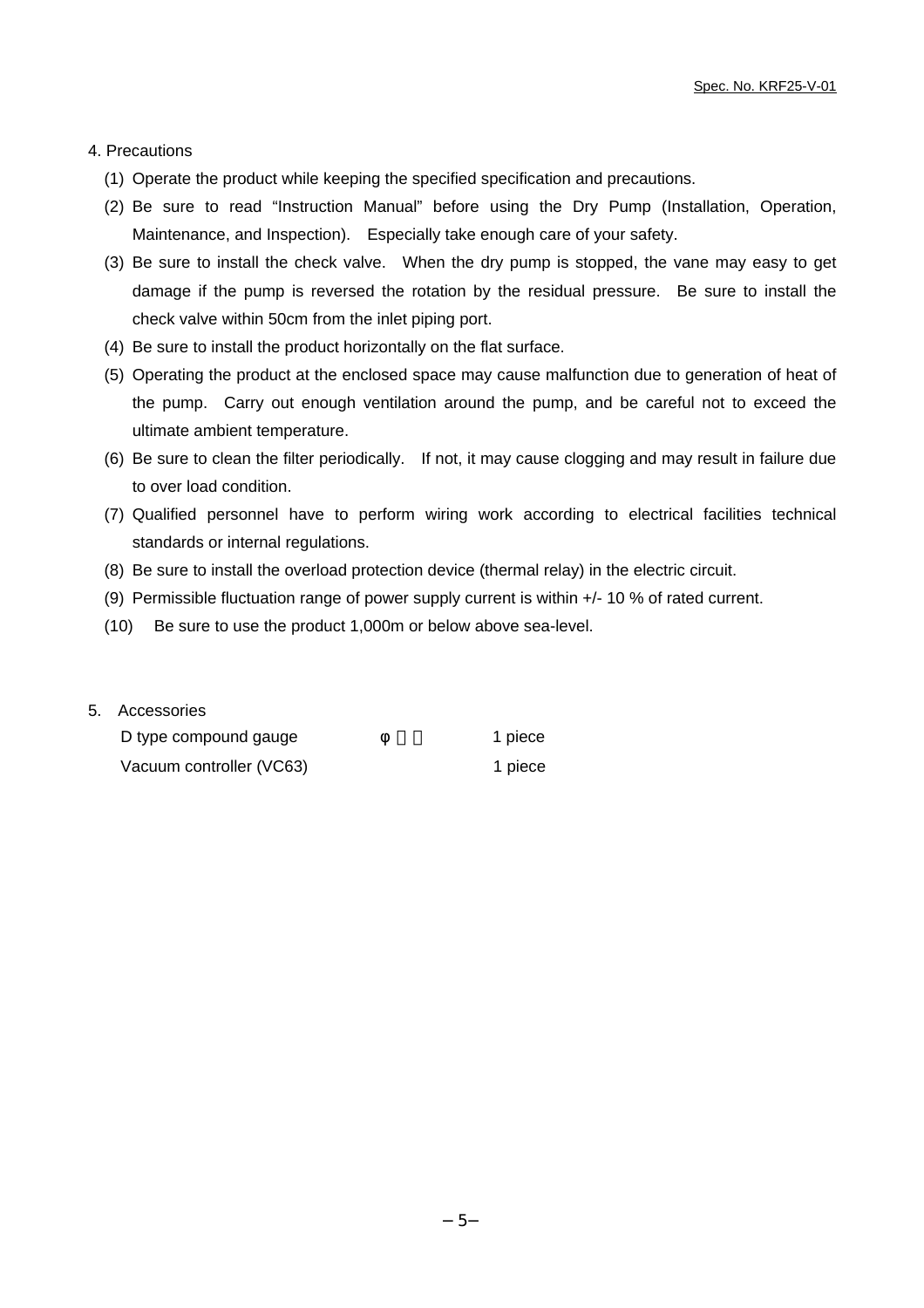# 6. Pressure-Flow rate diagram

KRF25-V-01



Vacuum Specification

Condition: under 1 atmospheric pressure 20 deg.C